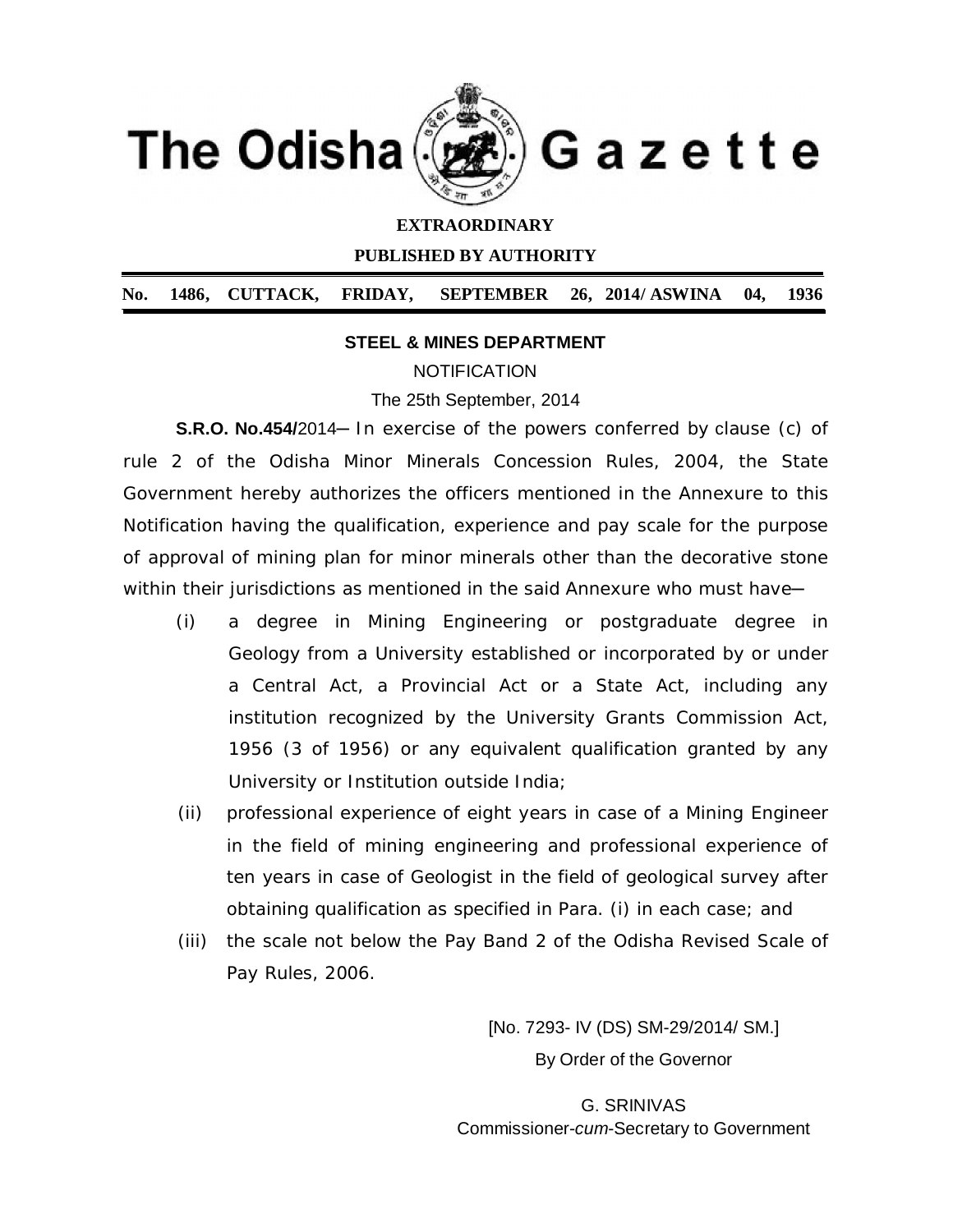## **LIST OF AUTHORISED OFFICERS FOR APPROVAL OF MINING PLAN OF MINOR MINERALS OTHER THAN DECORATIVE STONE. [Refer -Rule-2(1)(C)]**

|                |                   |                   | <b>DESIGNATION</b>    |                                     |
|----------------|-------------------|-------------------|-----------------------|-------------------------------------|
| SI.            | OFFICE OF         | No. OF            | <b>OF</b>             | <b>JURISDICTION FOR APPROVAL</b>    |
| No.            | <b>AUTHORISED</b> | <b>AUTHORISED</b> | <b>AUTHORISED</b>     | OF MINING PLAN                      |
|                | <b>OFFICER</b>    | <b>OFFICER</b>    | <b>OFFICER</b>        |                                     |
| (1)            | (2)               | (3)               | (4)                   | (5)                                 |
| $\overline{1}$ | DDM, Talcher      | 1                 | <b>Mining Officer</b> | <b>Angul District</b>               |
| $\overline{2}$ | Joint Director,   |                   | Joint Director,       | Keonjhar Sub-division               |
|                | Geology,          | 4                 | Geology               |                                     |
|                | Keonjhar          |                   |                       |                                     |
|                |                   |                   | Deputy Director,      | Anandapur Sub-division & Karanjia   |
|                |                   |                   | Geology               | Sub-Division                        |
|                |                   |                   | Geologist             | Rairangpur & Baripada               |
|                |                   |                   |                       | Sub-Divisions                       |
|                |                   |                   | Geologist             | Udala & Nilagiri Sub-Division       |
| 3              | DDM, Joda         | 1                 | <b>DDM</b>            | Champua Sub- Division               |
| $\overline{4}$ | Joint Director,   | 1                 | Joint Director,       | <b>Dhenkanal District</b>           |
|                | Geology,          |                   | Geology,              |                                     |
|                | Dhenkanal         |                   |                       |                                     |
| 5              | Joint Director,   | $\overline{4}$    | Deputy Director,      | <b>Baragarh District</b>            |
|                | Geology,          |                   | Geology               |                                     |
|                | Sambalpur         |                   | Deputy Director,      | <b>Deogarh District</b>             |
|                |                   |                   | Geology               |                                     |
|                |                   |                   | Deputy Director,      | Sundergarh Sub-Division             |
|                |                   |                   | Geology,              |                                     |
|                |                   |                   | Geologist             | Jharsuguda District & Kuchinda      |
|                |                   |                   |                       | Sub-Division                        |
| 6              | DDM,              | 1                 | <b>DDM</b>            | Sambalpur & Rairakhol               |
|                | Sambalpur         |                   |                       | Sub-Divisions                       |
| 7              | Joint Director,   |                   | Joint Director,       | <b>Sonepur District</b>             |
|                | Geology,          | 5                 | Geology               |                                     |
|                | Bolangir          |                   | Deputy Director,      | Nuapada District                    |
|                |                   |                   | Geology               |                                     |
|                |                   |                   | Deputy Director,      | <b>Titlagarh Sub- Division</b>      |
|                |                   |                   | Geology               |                                     |
|                |                   |                   | Geologist             | Bhabanipatna Sub- Division          |
|                |                   |                   | Geologist             | Dharamgarh Sub- Division            |
| 8              | Mining officer,   | 1                 | Mining officer        | Bolangir & Patnagarh Sub- Divisions |
|                | Bolangir          |                   |                       |                                     |
|                |                   |                   | Joint Director,       | Koraput Sub- Division               |
| 9              | Joint Director,   |                   | Geology               |                                     |
|                | Geology,          |                   | Deputy Director,      | Malkangiri District                 |
|                | Koraput           | 3                 | Geology               |                                     |
|                |                   |                   | Geologist             | Rayagada District                   |
|                |                   |                   |                       |                                     |